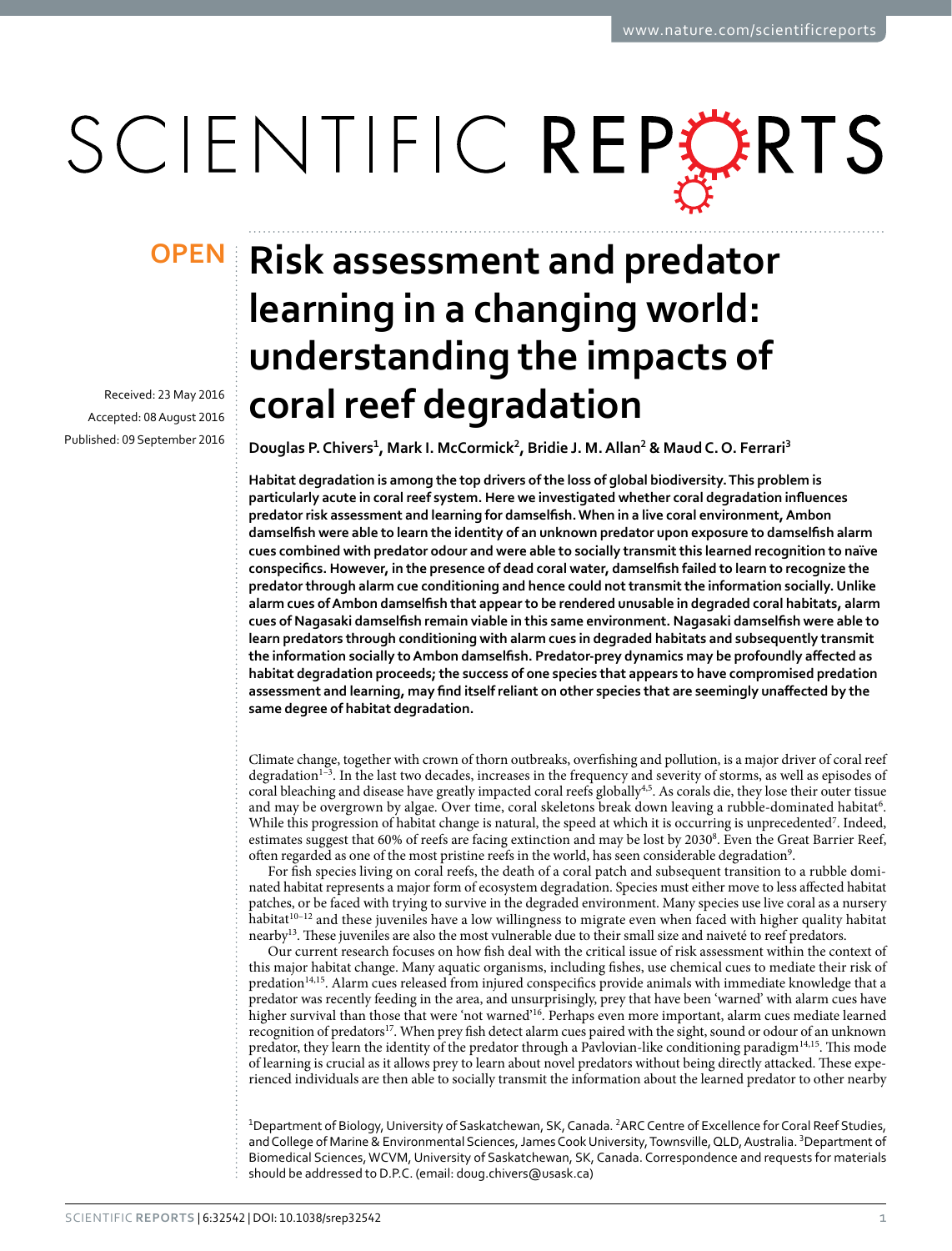naïve conspecifics<sup>18–20</sup>. Social learning, or cultural transmission, is a mode of learning found in a wide diversity of taxa both within and across-species and in a number of ecological contexts, such as foraging and mate choice<sup>20</sup>. Social learning of predator identity allows for the rapid transmission of predator-related information within a population<sup>21</sup> and provides documented survival benefits in the wild<sup>22</sup>.

A few studies have recently suggested that risk assessment by Ambon damselfish *(Pomacentrus amboinensis)* may be compromised in degraded habitats<sup>[23–25](#page-5-17)</sup>. Indeed, these damselfish have a limited ability to use alarm cues for risk assessment when their alarm cues have been mixed with even small amounts of water from degraded coral habitats. However, whether this response reflects a lack of detection of the cues or a lack of motivation to respond to the cues is uncertain. The lack of an overt behavioural response does not necessarily mean that the prey cannot incorporate this information into their risk decision-making algorithm[26](#page-5-18). Whilst the vast majority of prey animals show a somewhat limited ability to recognize predators in the absence of experienc[e17,](#page-5-12) there is some evidence that some fish may respond to predator cues without experience<sup>[27](#page-5-19),[28](#page-5-20)</sup>. This includes studies on damselfishes, which have been found to sometimes avoid predator odours at or near the time of settlement<sup>29-31</sup>. This result was later explained by the transient neophobic tendencies of juveniles living in high-risk environment<sup>[32,](#page-6-0)33</sup>. Regardless of whether a species has innate recognition or not, learning provides a great opportunity to enhance and fine-tune responses to predators that are present in the environment.

In the present study, we asked whether coral degradation altered the ability of the *P. amboinensis* to learn risk and if so, could they still learn risk via social learning from other species whose learning was not comprised in a degraded habitat. First, we tried to teach *P. amboinensis* the identity of an unknown predator with alarm cues and then tested whether they could transmit the information to naïve conspecifics through social learning. Tests were conducted in both healthy coral water and in degraded coral water. We predicted that if *P. amboinensis* did not respond to alarm cues in degraded coral habitats, then they should fail to learn the identity of the predator during the training procedure, and hence not be able to socially transmit this information to naïve observers. In a second experiment, we investigated whether *P. amboinensis* could compensate for the effect of degraded coral on their risk assessment by learning risk from a close rubble-dwelling heterospecific, the Nagasaki damselfish (*Pomacentrus nagasakiensis*).

### **Methods**

**Test species.** The focal species for the study, *P. amboinensis*, is a common species on Indo-Pacific reefs, which commonly settles to similar habitats to the heterospecific, *P. nagasakiensis* (Kerrigan 1996). Newly metamorphosed, settlement-stage juvenile *P. amboinensis* and *P. nagasakiensis* were caught overnight using light traps moored in open water around Lizard Island (14′40° S, 145′28° E), in the northern Great Barrier Reef, Australia in November 2015. The juveniles, sorted by species, were then placed in 20-L flow-through holding tanks and fed three times a day with brine shrimp (*Artemia* nauplii). Because the fish were caught before they settled on the reef, they are naïve to the suite of predators that awaits them on the reefs. Eight dottybacks, *Pseudochromis fuscus*, (range: 11.3–14.1 cm total length) were caught on SCUBA using hand nets and clove oil and were used as the predatory cue. These are small but voracious predators that prey on recently settled fishes<sup>[34](#page-6-2)</sup>. Fish were housed individually in 1-l mesh containers that were floating inside of 20-l plastic tubs. Two fish were kept in each tub. Separating the fish ensured that they could not fight. Water flowed into the tubs at a rate of approximately 1 l per minute. The predators were fed daily with squid. Experiments began after the fish were held in the laboratory for a minimum of one week.

**Experimental setup.** Our social learning experiments followed three steps: (1) obtain predator-naïve and predator-experienced tutors; (2) pair a naïve observer with a tutor (naïve or experienced) and expose them to predator cues, (3) test the observer alone for their response to the predator cue to determine whether they had learnt from the tutor. Each of these steps is described below, and an overview of experimental manipulation summarized afterwards. All experimental methods were carried out in accordance with relevant guidelines and regulations; all protocols were approved by the James Cook University Animal Ethics Committee (Approval numbers: A2080 and A2005).

*Training tutors.* Fish to be used as tutors were split into two groups, a predator-experienced group being trained to recognize the odour of a predator as threatening and a predator-naïve group undergoing a false training. Fish were placed individually in 5-L tanks containing a sandy substrate, a plastic branching coral model and flowing seawater, and were left to acclimate for 3h. All tanks were visually isolated on all four sides, to avoid information transfer from adjacent tanks and to decrease disturbance from the experimenters. The predator-experienced tutors were exposed to 15 mL of predator odour paired with 5 mL of injured conspecific cues. These cues elicit innate dramatic antipredator responses and mediate learned predator recognition in a wide variety of aquatic species<sup>15</sup>. Injured cues were prepared by sacrificing donor conspecifics via cold shock, and making five vertical cuts on the side of each flank of two fish. The donor were fish of the same size as used in the experiment, therefore each cut was approximately 7mm in length. The donors were then rinsed with 10mL of seawater and the solution was used immediately. The 5mL to be injected led to a final concentration of  $\sim$ 2 cuts/L in the tank, a concentration known to elicit overt antipredator responses in our test species<sup>35</sup>. The predator-naïve tutors were exposed to 15mL of predator odour, paired with 5mL of seawater. The predator odour was made from soaking two live dottybacks in 3L of aerated seawater for 1h. After this training, the tutors were left undisturbed for 1h, and were then transferred to an identical 3-L tank containing clean aerated seawater.

*Training of naïve observers by tutors.* Each tutor was paired with a randomly chosen naïve observer. To distinguish between tutors and observers, all the observers in our experiments were marked, five days prior to being used, with a small elastomer tag on the dorsal part of their body (as per Hoey and McCormick<sup>36</sup>). The pair was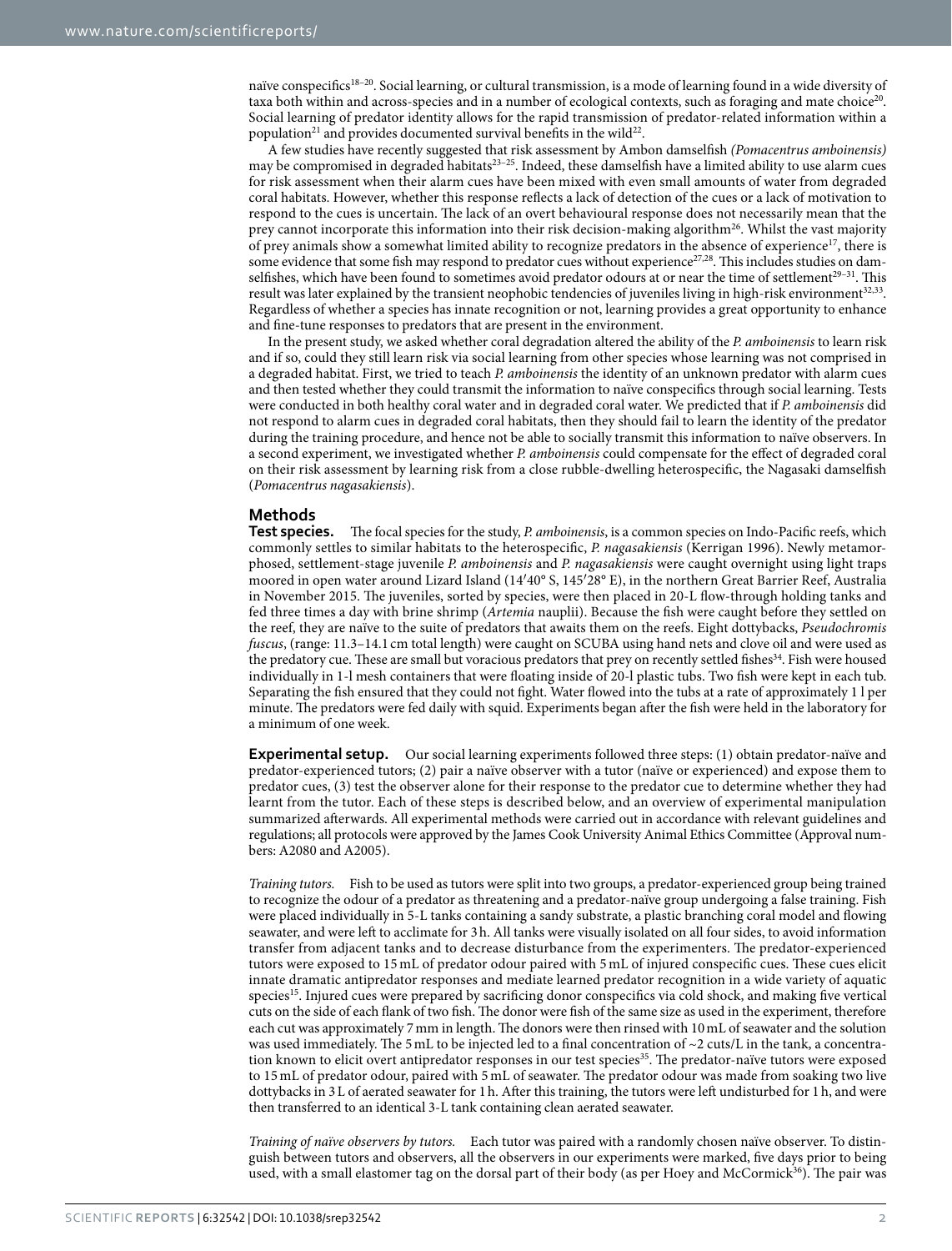

<span id="page-2-0"></span>**Figure 1.** (**a**) Area of healthy reef with good coverage of live hard coral; (**b**) adjacent area of degrading coral with a high percentage of dead, algal-covered coral.

left to acclimate for 3 h. Each tank then received 2 mL of a food solution containing ~100 *Artemia*/mL. After 3 min, we slowly injected 15 mL of predator odour in the tanks using a 1.5 meter long plastic tube. The stimuli were flushed into the tanks with 20 ml of seawater. Here, the prediction is that predator-naïve tutors will not respond to the introduced cue and would continue to feed, providing no information about risk to the observer. Predator-experienced tutors, on the other hand, would display a marked antipredator response, by reducing feeding and activity. This change in behaviour, in association with the novel cue, should indicate to the naïve observer that the cue is threatening<sup>37</sup>. After the cue introduction, the pair was left undisturbed for 1h. The observer was then placed, alone, into a similar 5-L tank. These tanks were equipped with a 1.5 m long injection hose used to introduce food and cue during observations. The tanks were visually isolated on three sides only. The fourth side, used for observation, had a  $4 \times 4$  cm grid drawn on it, used to quantify activity (see below).

*Testing of the observer.* The following day, the observers were tested for their response to the odour of the predator. Three min prior to the start of the observation, we injected 2 mL of food solution in the tank. We injected another 2 mL of food and started the 3-min pre-stimulus observation. We recorded two variables: number of feeding strikes, regardless of whether the fish was successful or not, and the number of lines crossed, as a measure of swimming activity, using the grid drawn on the tank. We then injected 15mL of predator odour, 2mL of food and started the 3-min post-stimulus observation, during which we recorded the same variables. The change in behaviour from the pre-stimulus to the post-stimulus period indicates the response of the fish to the stimulus. Typical antipredator responses include decreased foraging and activity[38.](#page-6-6) At the end of the testing, all observers and their tutors were measured.

**Experiment 1: Can** *P. amboinensis* **transfer information socially in degraded habitat?** In this experiment, we tested whether *P. amboinensis* could socially learn in degraded habitats. We carried out a 2 × 3 experimental design. Naïve *P. amboinensis* observers were paired with either predator-naïve or predator-experienced tutors (predator experience). We also manipulated the habitat in which training and testing took place. In the first treatment (live-healthy coral), all three phases of the social learning experiment took place in seawater that had passed over live coral. In the second treatment (dead-degraded coral), all three phases of the social learning experiment took place in seawater that had passed over dead-degraded coral. These two scenarios represent situations that would naturally occur in the wild. A third group was added to decipher the cause of potential differences between the first two groups. In this third treatment, the first phase took place in seawater that had passed over live coral, while the last two phases took place in dead-degraded coral water. This treatment was designated live/dead. We tested 10–12 fish in each predator-naïve treatment and 19–21 fish in each of the predator-experienced treatments. The asymmetry reflects the lower sample size required for the control groups. We have conducted several similar learning studies and were confident not to expect social learning when the tutors were not trained to recognize the predator<sup>[37](#page-6-5),[39](#page-6-7),[40](#page-6-8)</sup>.

The type of seawater entering experimental tanks was controlled by header tanks. We used eight different header tanks, each containing a 60-cm diameter piece of either live-healthy or dead-degraded *Pocillopora damicornis*, a hard bushy coral common at our field site ([Fig. 1](#page-2-0)). Fresh seawater flowed through the header tanks into the 5-L tanks at a rate of 1 L/min. The outflow was then split into five tanks, with a resulting flow of about ~1 L/5 min, which represents a complete turnover of tank water in 25 min. Both types of corals were replaced every two days.

**Experiment 2: Can** *P. amboinensis* **learn socially in degraded habitat from heterospecifics?** This experiment followed a  $2 \times 2 \times 2$  design, whereby the tutor was either naïve or experienced with the predator (experience), all phases of the experiment took place in either live or dead coral water (habitat), and the tutor was either a conspecific *P. amboinensis* or a heterospecific *P. nagasakiensis* (tutor).

**Statistical analysis.** For both experiments, tutors and observers were randomly paired. However, we tested for any potential bias in size pairing between tutors and observers among treatment groups using a 3-way ANOVA.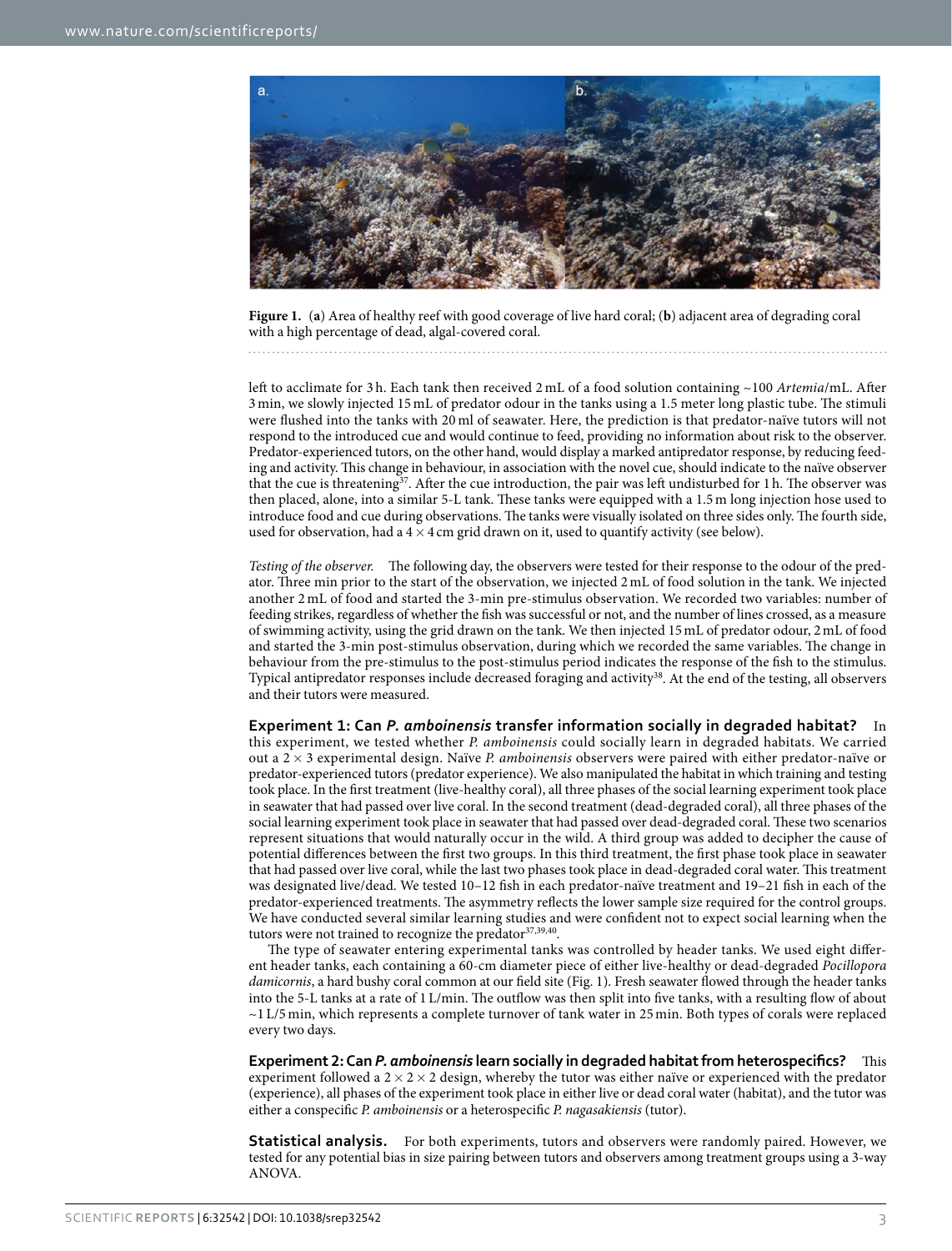

<span id="page-3-0"></span>**Figure 2. Mean (±SE) proportion change in feeding strikes (left) and line crosses (right) for observers paired with predator-naïve tutors (empty bars) or predator-experienced tutors (solid bars).** The three-phase training sequence took place in either live coral water (live coral) or dead coral water (dead coral). For the last group, the tutors were trained in live coral, but the training and testing of observer took place in dead coral water (live/dead). \*Indicates significant differences between treatments at  $P < 0.001$ .

The two behaviours recorded (foraging and activity) were analysed together using a MANOVA approach. We first tested for any behavioural bias of observers by comparing their baseline (pre-stimulus) activity and foraging levels across treatment groups. We then computed a proportion change in behaviour ((post-pre)/pre) and used these variables in our subsequent analyses.

For experiment 1, we performed a 2-way MANOVA testing the effect of tutor experience (predator-experienced vs. predator-naïve) and coral habitat (live vs. dead vs. live/dead). Data were split by habitat to investigate the nature of interactions. Differences among treatments were investigated with Tukey post-hoc tests.

For experiment 2, we ran a 3-way MANOVA, testing the effect of tutor experience (predator-naïve vs. predator-experienced), tutor species (*P. amboinensis* vs. *P. nagasakiensis*) and coral habitat (live vs. dead). Data were split by habitat to investigate the nature of any interactions.

All data met parametric assumptions (Komolgorov-Smirnoff tests for normality and Levene's tests for homoscedasticity: all P > 0.05). Analyses were performed with SPSS 23.

### **Results**

**Experiment 1.** All observers displayed similar baseline behaviour regardless of the experience of their tutors (Pillai's Trace:  $F_{2,86}$  = 1.4, P = 0.2), and regardless of habitat type (Pillai's Trace:  $F_{4,174}$  = 0.6, P = 0.6; Tutor experience x Habitat:  $F_{4,174} = 1.5$ , P = 0.2), indicating no bias among groups. Fish displayed on average 71  $\pm$  22 (mean  $\pm$  SD) line crosses and 46 $\pm$  16 feeding strikes during the prestimulus period. Their behavioural response to the predator odour were affected by an interaction between tutor experience and habitat ( $F_{4,174}=16.1$ ,  $P<0.001$ , [Fig. 2\)](#page-3-0). In water that had passed over dead coral, tutor experience did not affect the response of the fish to the predator odour (F<sub>2,29</sub> = 1.2, P = 0.3), indicating the observers failed to recognize the predator odour as threatening. In live coral water, however, observers paired with experienced tutors responded to the predator odour with a strong antipredator response ( $F_{2,28}$  = 77.6, P < 0.001). When the tutors were trained in live coral water but the observer sequence took place in dead coral water (live/dead treatment), we also found that observers paired with experienced tutors displayed a strong response to the predator compared to those paired with naïve tutors  $(F_{2,27}= 59.8, P < 0.001)$ . In fact, the responses of the observers from the live and live/dead treatments were of similar intensities (Tukey post-hoc comparison:  $P > 0.9$ ). Size differences between tutors and observers did not differ among treatments ( $2 \times 3$  ANOVA: all  $P > 0.2$ ).

**Experiment 2.** We failed to find a significant effect of any factors or interactions on the pre-stimulus behaviour of the fish (all P > 0.2), indicating that all fish displayed the same baseline behaviour (line crosses:  $59 \pm 24$ , feeding strikes:  $45±16$ ). When we looked at the change in behaviour in response to predator odour, we found it to be affected by a 3-way interaction among tutor experience, tutor species and habitat (Pillai's Trace:  $F_{2,115}$  = 10.5, P< 0.001, [Fig. 3](#page-4-0)). In the live coral environment, the observers responded stronger to the predator when paired with an experienced tutor than with an naïve tutor ( $F_{2,58}$  = 91.9, P < 0.001), but the responses were not affected by tutor species ( $F_{2,58}$  = 0.9, P = 0.4) or any interaction between the tutor species and tutor experience ( $F_{2,58}$  = 0.4, P = 0.7). This indicated that fish learned to recognize the predator as threatening when paired with a predator-experienced tutor, regardless of the tutor species. In dead coral environments, however, the response of the fish was affected by an interaction between experience and species ( $F_{2,56}$  = 20.1, P < 0.001). Indeed, observers could learn to recognize the predator when the tutor was *P. nagasakiensis* (experience: P< 0.001), but failed when the tutor was *P. amboinensis* (experience: P = 0.3). Size difference between tutor and observers was affected by tutor species (2× 2× 3 ANOVA, P< 0.001), an expected result given that *P. nagasakiensis* are larger than *P. amboinensis*. None of the other factors affected the size difference (all  $P > 0.1$ ).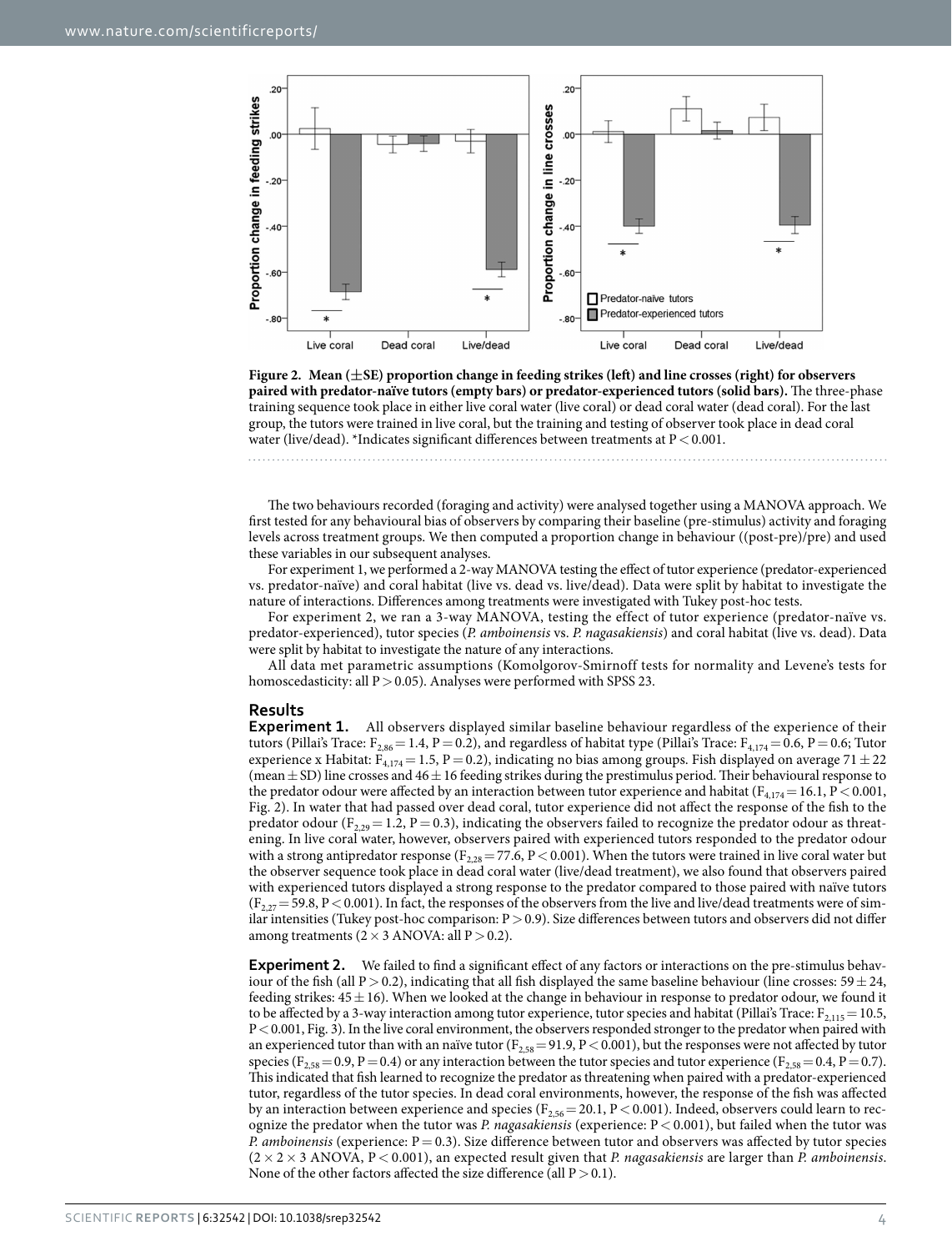

<span id="page-4-0"></span>

# **Discussion**

The results of our study demonstrate that risk assessment and learning of predators can be dramatically compromised in degraded habitats for fish that most commonly associate with live coral environments. In our first experiment, we showed that in healthy coral water, *P. ambonensis* tutors that were trained with alarm cues transmitted the recognition of predator odour to naïve conspecific observers. In contrast, naïve conspecific observers did not learn when they were paired with predator-inexperienced tutors. These results demonstrate both learned recognition of predators through conditioning with alarm cues and the subsequent social transmission of this recogni-tion to naïve conspecifics, and as such, supports previous work on learning mechanisms in coral reef fishes<sup>19,[39,](#page-6-7)40</sup>. However, the striking results are that damselfish failed to learn when similar procedures were undertaken in degraded coral water. These results on their own did not allow us to determine whether the failure stemmed from a failure from the tutor (step 1) or one from the observer (steps 2 and 3). For that reason, we included a treatment whereby the alarm cue training (step 1) took part in live coral seawater and the social learning component of the experiment (steps 2 and 3) took place in degraded habitat water. The results from our live/dead treatment provided clear evidence for a failure of step 1 in the dead/degraded coral treatment. Steps 2 and 3 appeared unaffected by the degraded coral environment. Indeed, if the tutor was trained with alarm cues in healthy coral water, it was able to act as a tutor in degraded coral water, and other fish were able to learn from observing them displaying antipredator responses in degraded coral water. The intensity of the learned response displayed by observers from the 'live/dead' treatment was in fact similar to that displayed by fish tested in healthy coral water. These results indicate that social leaning – i.e., the transmission of information from knowledgeable conspecifics to naïve observers, still operate under degraded habitats without waning of the response intensity. However, the failure of step 1 implied that the failure of alarm cues, which play a major role in a number of trait-mediated indirect effects, may result in a lower occurrence of social learning in the group due to a decrease in individuals serving as information sources.

In our second experiment, we investigated the effects of habitat degradation on risk assessment and learning in a cross-species context, asking whether the source of information could come from heterospecifics that are less susceptible to coral degradation. Just like experiment 1, we showed that *P. amboinensis* could learn predators and transmit this recognition socially when in healthy coral water but not in degraded coral water. However, when we examined cross-species learning, we found that *P. amboinensis* could learn from *P. nagasakiensis* – a rubble-associated congeneric from the same prey guild, in both healthy coral and degraded coral water. This result indicates that alarm cues of *P. nagasakiensis* are not rendered ineffective in degraded coral water contrary to those from *P. amboinensis*. This work raises fascinating questions about the chemistry of alarm cues. We know very little about the chemistry of alarm cue[s15](#page-5-10)[,41](#page-6-9), but the fact that we see cross-species responses among closely-related species means that animals are likely using similar suites of chemicals<sup>42,43</sup>. Whether the failure of *P. ambonensis* to respond to their alarm cues result from deactivation of the cue itself or a failure of the sensory organs is yet to be determined, but our results provide clear interspecific differences in the ability of coral reef species to withstand coral degradation.

Experiments that have simulated near future ocean acidification conditions have found similar results as ours regarding the 'resilience' of *P. nagasakiensis* vs. *P. amboinensis* with regards to their alarm cues responses. Raising the CO<sub>2</sub> level from current day conditions (390 ppm) to 700 or 850 ppm (end of century projection) results in a reduction in the intensity of the response to conspecific alarm cues for *P. nagasakiensis*, but these same elevated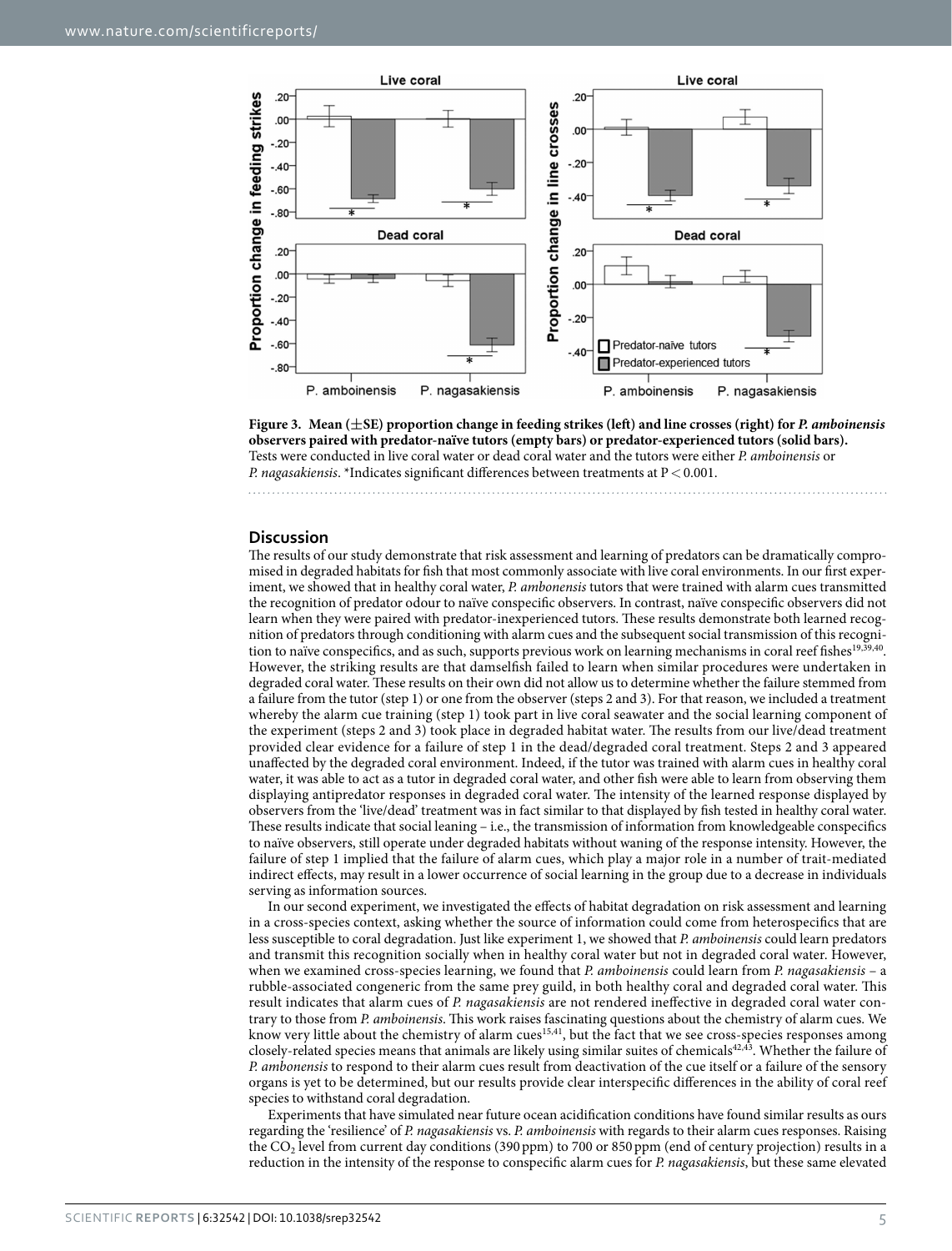CO<sub>2</sub> levels completely eliminate the responses of *P. amboinensis* to conspecific alarm cues<sup>[44](#page-6-12)</sup>. Other species of damselfish showed intermediate impairment with elevated  $CO<sub>2</sub>$  and hence may be great candidates for future work examining coral degradation. What renders one species' alarm cues unusable while not affecting the other species' alarm cues, can likely only be addressed when we gain a thorough understanding of the chemistry of alarm cues.

Our work highlights that the effects of habitat degradation are going to be highly context dependent. *P. amboinensis* settle into a variety of habitats, including live coral, dead coral and rubble at the end of their larval phase at about 15–23 days of age<sup>45</sup>. If they settle into a dead coral habitat, they may suffer from not being able to learn about predators through conditioning with alarm cues. Learning socially provides a great alternative to direct learning with alarm cues, however, given that *P. amboinensis* are unlikely to move into degraded habitats from live coral habitats, the possibility of social learning from conspecifics that themselves learned through alarm cue conditioning, is reduced. However, other heterospecific damselfish, including *P. nagasakiensis*, provide a great source of public information upon which to learn predators. In degraded habitats, the success of ambon damselfish may be enhanced from the transfer of risk-related information rather than impeded through interspecific competition<sup>46</sup>. In addition, information flow between species is known to influence the distribution, both in space and time, of heterospecifics that act as either as information sources or information sinks in the community<sup>[47](#page-6-15)</sup>. If habitat degradation leads to a new directional flow of information between the species adapted to the degraded habitat towards those that are not, it is reasonable to assume a reconfiguration of the community, at least in terms of species sharing the same trophic positions. Future work documenting the change in information connectivity in communities in the face of environmental change should prove fascinating.

### **References**

- <span id="page-5-0"></span>1. Harvell, D. *et al.* The rising tide of ocean diseases: unsolved problems and research priorities. *Frontiers in Ecology and the Environment* **2,** 375–382, doi: 10.1890/1540-9295(2004)002[0375:trtood]2.0.co;2 (2004).
- 2. Hughes, T. P. *et al.* Climate change, human impacts, and the resilience of coral reefs. *Science* **301,** 929–933 (2003).
- 3. Kayal, M. *et al.* Predator Crown-of-Thorns Starfish (*Acanthaster planci*) Outbreak, Mass Mortality of Corals, and Cascading Effects on Reef Fish and Benthic Communities. *Plos one* **7,** e47363, doi: 10.1371/journal.pone.0047363 (2012).
- <span id="page-5-1"></span>4. Walker, S. J., Degnan, B. M., Hooper, J. N. A. & Skilleter, G. A. Will increased storm disturbance affect the biodiversity of intertidal, nonscleractinian sessile fauna on coral reefs? *Global change biology* **14,** 2755–2770, doi: 10.1111/j.1365-2486.2008.01644.x (2008).
- <span id="page-5-2"></span>5. Ferrari, R. *et al.* Quantifying the response of structural complexity and community composition to environmental change in marine communities. *Global change biology* **22,** 1965–1975, doi: 10.1111/gcb.13197 (2016).
- <span id="page-5-3"></span>6. Hoegh-Guldberg, O. *et al.* Coral reefs under rapid climate change and ocean acidification. *Science* **318,** 1737–1742, doi: 10.1126/ science.1152509 (2007).
- <span id="page-5-4"></span>7. Pandolfi, J. M., Connolly, S. R., Marshall, D. J. & Cohen, A. L. Projecting coral reef futures under global warming and ocean acidification. *Science* **333,** 418–422 (2011).
- <span id="page-5-5"></span>8. Carpenter, K. E. *et al.* One-third of reef-building corals face elevated extinction risk from climate change and local impacts. *Science* **321,** 560–563 (2008).
- <span id="page-5-6"></span>9. Bellwood, D. R., Hughes, T. P., Folke, C. & Nystrom, M. Confronting the coral reef crisis. *Nature* **429,** 827–833 (2004).
- <span id="page-5-7"></span>10. Jones, G. P., McCormick, M. I., Srinivasan, M. & Eagle, J. V. Coral decline threatens fish biodiversity in marine reserves. *Proceedings*
- *of the National Academy of Sciences of the United States of America* **101,** 8251–8253 (2004). 11. Pratchett, M. S. *et al.* In *Oceanography and Marine Biology: An Annual Review*, Vol 46 Vol. 46 *Oceanography and Marine Biology*
- 251–296 (2008). 12. Coker, D. J., Wilson, S. K. & Pratchett, M. S. Importance of live coral habitat for reef fishes. *Reviews in Fish Biology and Fisheries* **24,** 89–126 (2014).
- <span id="page-5-8"></span>13. McCormick, M. I. Behaviourally Mediated Phenotypic Selection in a Disturbed Coral Reef Environment. *Plos One* **4,** doi: e709610.1371/journal.pone.0007096 (2009).
- <span id="page-5-9"></span>14. Chivers, D. P. & Smith, R. J. F. Chemical alarm signalling in aquatic predator-prey systems: a review and prospectus. *Ecoscience* **5,** 338–352 (1998).
- <span id="page-5-10"></span>15. Ferrari, M. C. O., Wisenden, B. D. & Chivers, D. P. Chemical ecology of predator-prey interactions in aquatic ecosystems: a review and prospectus. *Canadian Journal of Zoology* **88,** 698 - 724 (2010).
- <span id="page-5-11"></span>16. Mathis, A. & Smith, R. J. F. Chemical alarm signals increase the survival time of fathead minnows (Pimephales promelas) during encounters with northern pike (Esox lucius). *Behavioral Ecology* **4,** 260–265 (1993).
- <span id="page-5-12"></span>17. Brown, G. E. & Chivers, D. P. In *Ecology of predator-prey interactions* (eds Barbosa, P. & Castellanos, I.) 34–54 (Oxford University Press, 2005).
- <span id="page-5-13"></span>18. Chivers, D. P. & Smith, R. J. F. Fathead minnows, *Pimephales promelas*, acquire predator recognition when alarm substance is associated with the sight of unfamiliar fish. *Animal Behaviour* **48,** 597–605 (1994).
- <span id="page-5-22"></span>19. Lönnstedt, O. M., McCormick, M. I., Meekan, M. G., Ferrari, M. C. O. & Chivers, D. P. Learn and live: predator experience and feeding history determines prey behaviour and survival. *P Roy Soc B-Biol Sci* **279,** 2091–2098, doi: 10.1098/rspb.2011.2516 (2012).
- <span id="page-5-14"></span>20. Crane, A. L. & Ferrari, M. C. O. In *Social learning theory: phylogenetic considerations across animal, plant, and microbial taxa* (ed. Clark, K. B.) 53–82 (Nova Science Publishers, 2013).
- <span id="page-5-15"></span>21. Chivers, D. P. & Smith, R. J. F. Free living fathead minnows rapidly learn to recognize pike as predators. *Journal of Fish Biology* **46,** 949–954 (1995).
- <span id="page-5-16"></span>22. Manassa, R. & McCormick, M. Social learning improves survivorship at a life-history transition. *Oecologia* **171,** 845–852 (2013).
- <span id="page-5-17"></span>23. Lönnstedt, O. M., McCormick, M. I. & Chivers, D. P. Degraded Environments Alter Prey Risk Assessment. *Ecology and Evolution* **3,** 38–47, doi: 10.1002/ece3.388 (2013).
- 24. Lönnstedt, O. M., McCormick, M. I., Chivers, D. P. & Ferrari, M. C. Habitat degradation is threatening reef replenishment by making fish fearless. *Journal of Animal Ecology* **83,** 1178–1185 (2014).
- 25. McCormick, M. I. & Lönnstedt, O. M. Disrupted learning: habitat degradation impairs crucial antipredator responses in naive prey. *Proc. R. Soc. B.* Vol. 283, 20160441 (2016).
- <span id="page-5-18"></span>26. Brown, G. E. & Smith, R. J. F. Foraging trade-offs in fathead minnows (Pimephales promelas, Osteichthyes, Cyprinidae): Acquired predator recognition in the absence of an alarm response. *Ethology* **102,** 776–785 (1996).
- <span id="page-5-19"></span>27. Vilhunen, S. & Hirvonen, H. Innate antipredator responses of Arctic charr (Salvelinus alpinus) depend on predator species and their diet. *Behavioral Ecology and Sociobiology* **55,** 1–10, doi: 10.1007/s00265-003-0670-8 (2003).
- <span id="page-5-20"></span>28. Kempster, R. M., Hart, N. S. & Collin, S. P. Survival of the stillest: predator avoidance in shark embryos. *Plos one* **8,** e52551 (2013).
- <span id="page-5-21"></span>29. Munday, P. L. *et al.* Replenishment of fish populations is threatened by ocean acidification. *Proceedings of the National Academy of Sciences of the United States of America* **107,** 12930–12934, doi: 10.1073/pnas.1004519107 (2010).
- 30. Dixson, D. L., Munday, P. L. & Jones, G. P. Ocean acidification disrupts the innate ability of fish to detect predator olfactory cues. *Ecology Letters* **13,** 68–75, doi: 10.1111/j.1461-0248.2009.01400.x (2010).